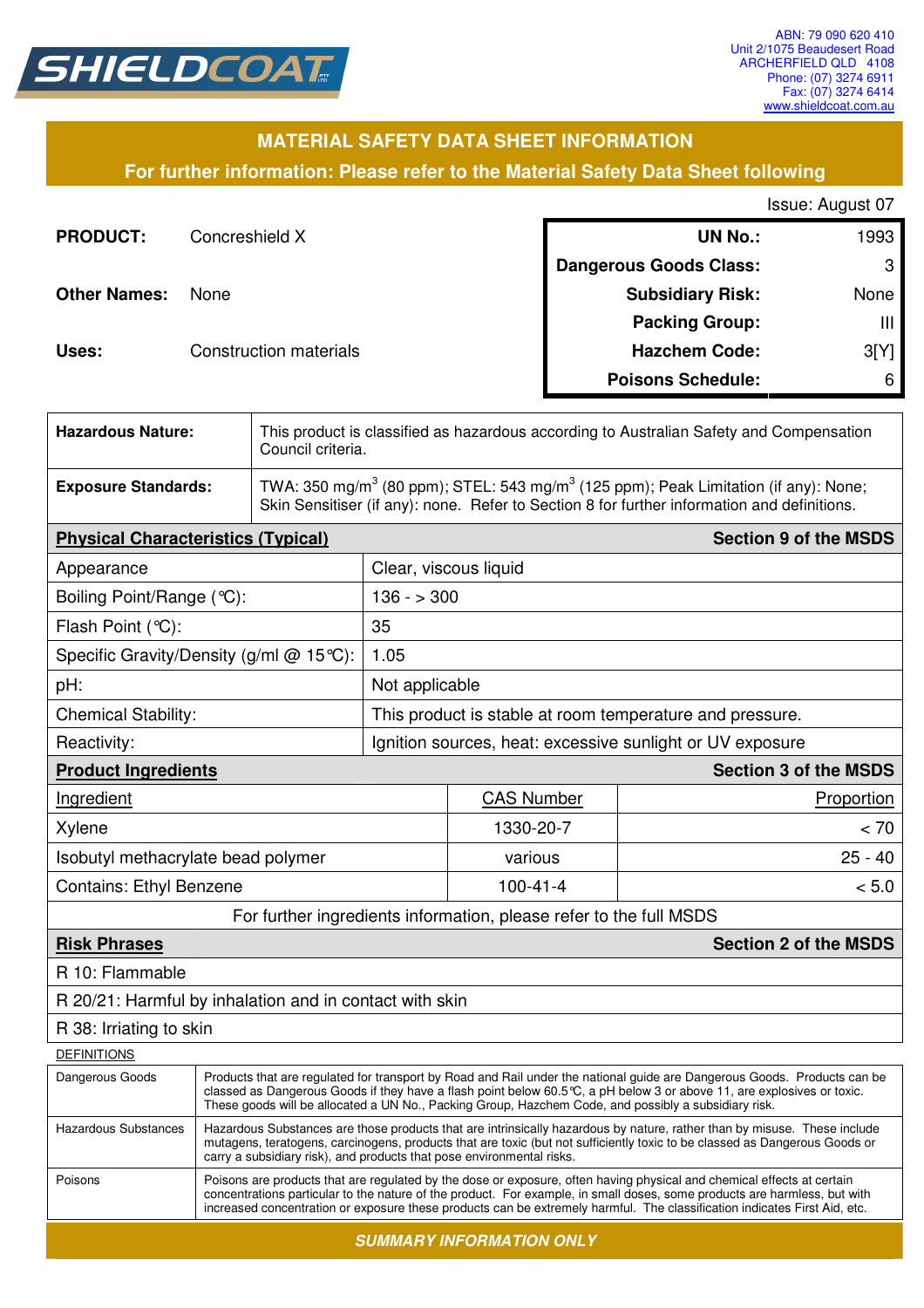

# **1. IDENTIFICATION**

| <b>Product Name:</b>      | Concreshield X                               |
|---------------------------|----------------------------------------------|
| <b>Other Names:</b>       | None                                         |
| <b>Chemical Family:</b>   | Resin/solvent solution                       |
| <b>Molecular Formula:</b> | Not Applicable                               |
| <b>Recommended Use:</b>   | <b>Construction materials</b>                |
| Supplier:                 | Shieldcoat Pty Ltd                           |
| ABN:                      | 79 090 620 410                               |
| <b>Address:</b>           | 2/1075 Beaudesert Road, Archerfield Qld 4108 |
| Telephone:                | +61 7 3274 6911                              |
| Fax:                      | +61 7 3274 6414                              |
| <b>Emergency Phone:</b>   | 0414 479 458                                 |
| All other inquiries:      | +61 7 3274 6911                              |

# **2. HAZARDS IDENTIFICATION**

## **Hazard Classification**

This product is classified as hazardous according to Australian Safety and Compensation Council criteria.

#### **Hazard Category**

Xn: Harmful; Xi: Irritant

#### **Risk Phrases**

R 10: Flammable

R 20/21: Harmful by inhalation and in contact with skin

R 38: Irriating to skin

### **Safety Phrases**

S 2: Keep out of the reach of children

S 9: Keep container in a well-ventilated place

S 16: Keep away from sources of ignition

S 23: Do not breath vapour/mist/spray

S 24/25: Avoid contact with skin and eyes

#### **Dangerous Goods Classification**

3

**Poisons Schedule** 

6

# **3. COMPOSITION: Information on Ingredients**

| <b>Chemical Ingredient</b>         | <b>CAS Number</b> | <b>Proportion (% v/v)</b> |
|------------------------------------|-------------------|---------------------------|
| Xylene                             | 1330-20-7         | < 70∣                     |
| Isobutyl methacrylate bead polymer | various           | $25 - 40$                 |
| <b>Contains: Ethyl Benzene</b>     | $100 - 41 - 4$    | < 5.0                     |

# **4. FIRST AID MEASURES**

#### **For advice, contact Poisons Information Centre (Phone Australia: 13 1126) or a doctor. Ingestion**

If swallowed, DO NOT induce vomiting. Keep at rest. Seek immediate medical attention.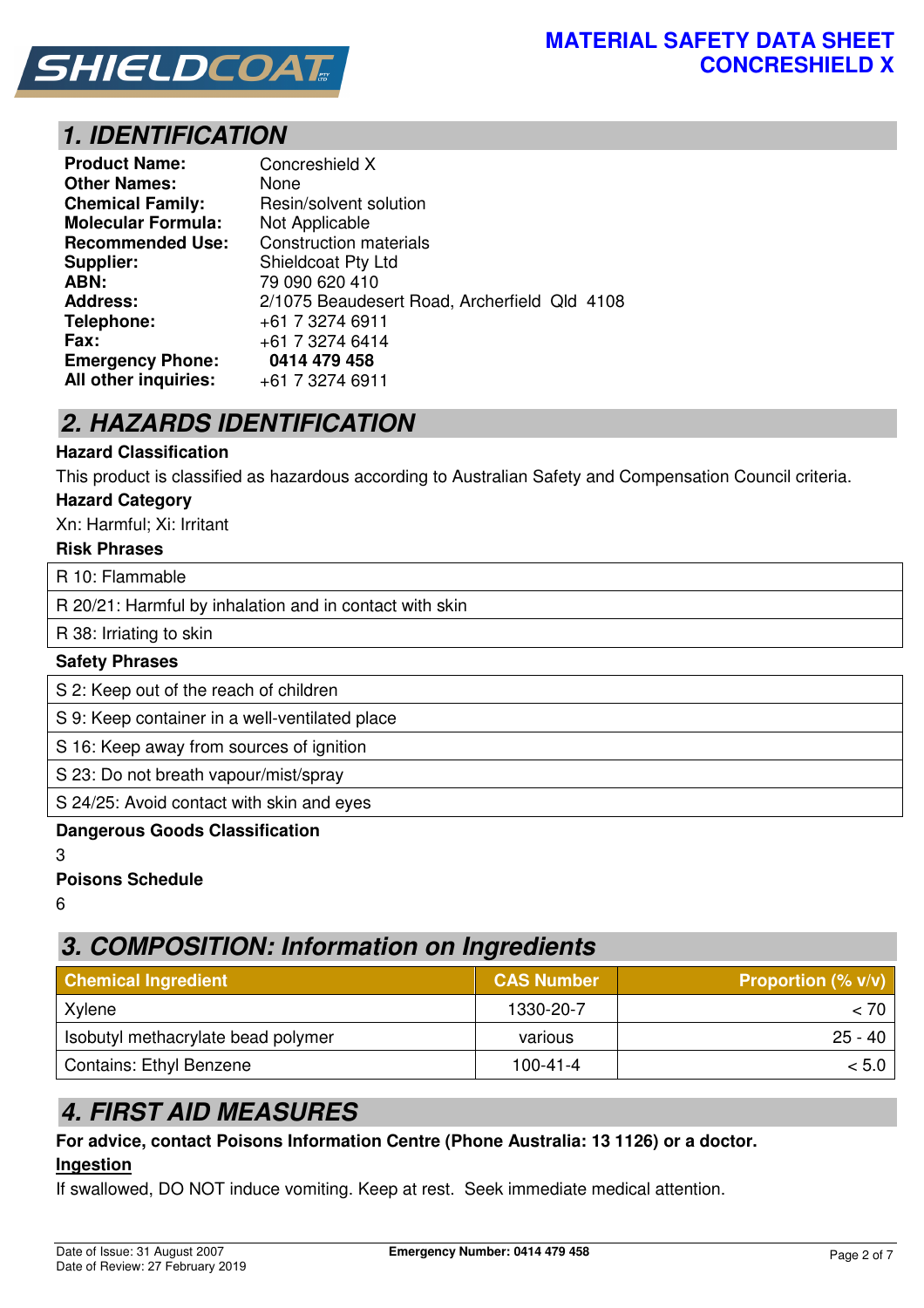

## **Eye Contact**

Flush eyes with large amounts of water until irritation subsides. Seek immediate medical attention.

## **Skin Contact**

Flush area with large amounts of water and wash area with soap if available. Remove contaminated clothing, including shoes, and launder before reuse. Seek medical attention for skin irritations.

## **Inhalation**

Using proper respiratory protection, immediately remove the affective victim from exposure. Administer artificial respiration if breathing has stopped. Keep at rest. Seek immediate medical attention.

#### **First Aid Facilities**

Provide eye baths and safety showers.

#### **Medical Attention**

Treat according to symptoms. Avoid gastric lavage - aspiration of product to the lungs may result in chemical pneumonitis.

# **5. FIRE FIGHTING MEASURES**

Shut off product that may 'fuel' a fire if safe to do so. Allow trained personnel to attend a fire in progress providing fire fighters with this Material Safety Data Sheet. Prevent extinguishing media from escaping to drains and waterways.

#### **Suitable Extinguishing Media**

Dry chemical or foam

## **Hazards from combustion products**

Carbon dioxide and carbon monoxide

#### **Precautions for fire fighters and special protective equipment**

Full protective clothing and self-contained breathing apparatus

#### **Hazchem Code**

3[Y]

# **6. ACCIDENTAL RELEASE MEASURES**

## **Emergency Procedures**

Prevent product from escaping to drains and waterways. Contain leaking packaging in a containment drum. Prevent vapours or dusts from building up in confined areas. Ensure that drain valves are closed at all times. Clean up and report spills immediately.

## **Methods and materials for containment**

## **Major Land Spill**

- Eliminate sources of ignition.
- Warn occupants of downwind areas of possible fire and explosion hazard, where present.
- Prevent product from entering sewers, watercourses, or low-lying areas.
- Keep the public away from the area.
- Shut off the source of the spill if possible and safe to do so.
- Advise authorities if substance has entered a watercourse or sewer or has contaminated soil or vegetation.
- Take measures to minimise the effect on the ground water.
- Contain the spilled product using the resources in the spill kit.
- Recover by pumping use explosion proof pump or hand pump or with a suitable absorbent material.
- Consult an expert on disposal of recovered material and ensure conformity to local disposal regulations.
- See "First Aid Measures" and "Stability and Reactivity"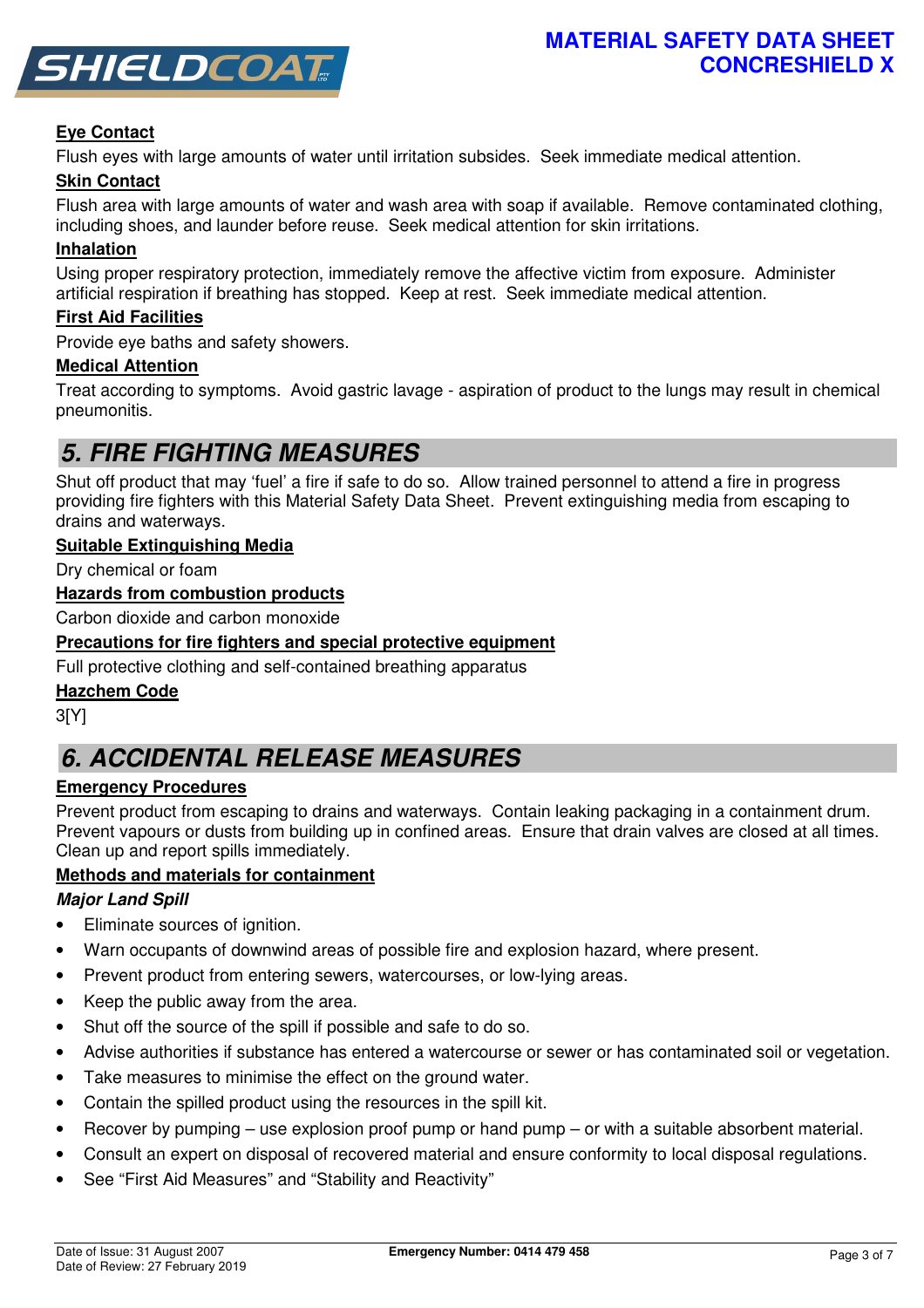# **MATERIAL SAFETY DATA SHEET CONCRESHIELD X**



# **Major Water Spill**

- Eliminate any sources of ignition.
- Warn occupants and shipping in downwind areas of possible fire and explosion hazard, where present.
- Notify the port or relevant authority and keep the public away from the area.
- Shut off the source of the spill if possible and safe to do so.
- Confine the spill if possible.
- Remove the product from the surface by skimming or with suitable absorbent material.
- Consult an expert on disposal of recovered material and ensure conformity to local disposal regulations.
- See "First Aid Measures" and "Stability and Reactivity".

# **7. HANDLING AND STORAGE**

# **Precautions for Safe Handling**

This product is flammable. Do not open near open flame, sources of heat or ignition. No smoking. Keep container closed. Handle containers with care. Open slowly to control possible pressure release. Use grounding leads to avoid discharge (electrical

## **Conditions for Safe Storage**

Store in a cool, dry place away from direct sunlight. Do not pressurise, cut, heat or weld containers - residual vapours are flammable. This product is flammable and will fuel a fire in progress.

#### **Incompatible Materials**

Natural Rubber, Butyl Rubber, EPDM, Polystyrene

# **8. EXPOSURE CONTROLS: PERSONAL PROTECTION**

## **National Exposure Standards**

The time weighted average concentration (TWA) for this product is: 350 mg/m<sup>3</sup> (80 ppm), which means the highest allowable exposure concentration in an eight-hour day for a five-day working week. The short term exposure limit (STEL) is: 543 mg/m<sup>3</sup> (125 ppm), which is the maximum allowable exposure concentration at any time. Replacing a TWA or STEL value for some products is a Peak Limitation value (Peak): None applies in this case. In addition to the exposure concentrations may be a subsidiary caution in such cases where the product is a skin sensitiser, represented as (Sk), where none applies in this case.

## **Biological Limit Values (BLV)**

1.5 g/g creatinine (End of Shift)

## **Engineering Controls: Ventilation**

The use of local exhaust ventilation is recommended to control process emissions near the source. Laboratory samples should be handled in a fume hood. Provide mechanical ventilation of confined spaces. Use explosion proof equipment.

#### **Personal Protective Equipment**

**Respiratory Protection:** Where concentrations in air may approach or exceed the limits described in the National Exposure Standards, it is recommended to use a half-face filter mask to protect from overexposure by inhalation. A type 'A' filter material is considered suitable for this product.

**Eye Protection:** Always use safety glasses or a face shield when handling this product.

**Skin/Body Protection:** Always wear long sleeves, long trousers, or coveralls, and enclosed footwear or safety boots when handling this product. It is recommended that chemical resistant gloves be worn when handling this product.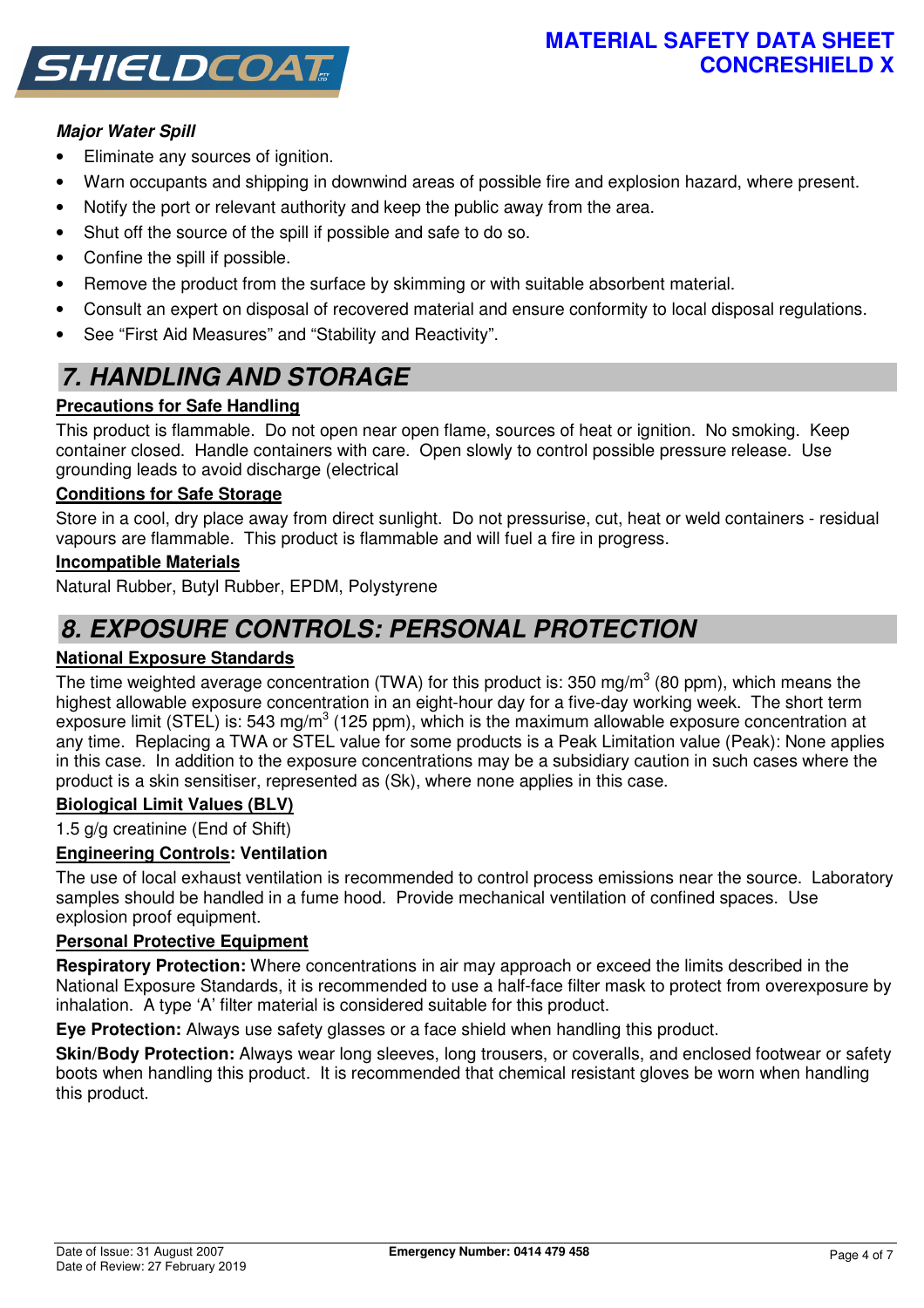



# **9. PHYSICAL AND CHEMICAL PROPERTIES**

| <b>Property</b>                 | <b>Unit of measurement</b> | <b>Typical Value</b>     |
|---------------------------------|----------------------------|--------------------------|
| Appearance                      | None                       | Clear, viscous liquid    |
| <b>Boiling Point/Range</b>      | $\mathrm{C}$               | $136 - 300$              |
| <b>Flash Point</b>              | $\mathrm{C}$               | 35                       |
| SG/Density (@ 15℃)              | $g/ml$ ; kgm <sup>-3</sup> | 1.05                     |
| Vapour Pressure @ 20℃           | kPa                        | Xylene: 0.8 - 1.2        |
| Vapour Density @ 20 °C          | $g/ml$ ; kgm <sup>-3</sup> | Xylene: 3.7              |
| <b>Autoignition Temperature</b> | °C                         | > 250                    |
| Explosive Limits in Air         | % vol/vol                  | $1.0 - 7.0$              |
| Viscosity @ 20°C                | cPs, mPas                  | > 200                    |
| Percent volatiles               | % vol/vol                  | $~50\%$                  |
| Acidity/alkalinity as pH        | None                       | Not applicable           |
| Solubility in Water             | g/                         | Insoluble in water       |
| Other solvents                  | $\blacksquare$             | aromatic solvents blends |

The values listed are indicative of this product's physical and chemical properties. For a full product specification, please consult the Technical Data Sheet.

# **10. STABILITY AND REACTIVITY**

## **Chemical stability**

This product is stable at room temperature and pressure.

#### **Conditions to avoid**

Ignition sources, heat: excessive sunlight or UV exposure

#### **Hazardous decomposition products**

Carbon dioxide, carbon monoxide, complex polymers

#### **Hazardous reactions**

Mixing with strong oxidising agents causes violent reactions

#### **Hazardous polymerisation**

Will not occur

# **11. TOXICOLOGICAL INFORMATION**

#### **Acute Effects**

#### **Ingestion**

If swallowed, may cause lung damage on vomiting. Will cause central nervous system depression. May cause discomfort on swallowing. Vapours will cause drowsiness and dizziness and ingestion may result in headaches and nausea.

#### **Eye Contact**

Harmful by inhalation. Vapours will cause dizziness and drowsiness. There is the possibility of organ damage over prolonged use or exposure. Central Nervous System depression includes nausea, headaches, dizziness, and possibly loss of consciousness.

#### **Skin Contact**

Eye contact with this product will cause redness and swelling with a burning sensation and blurred vision.

#### **Inhalation**

This product is irritating to the skin with prolonged exposure. It may result in dryness and cracking.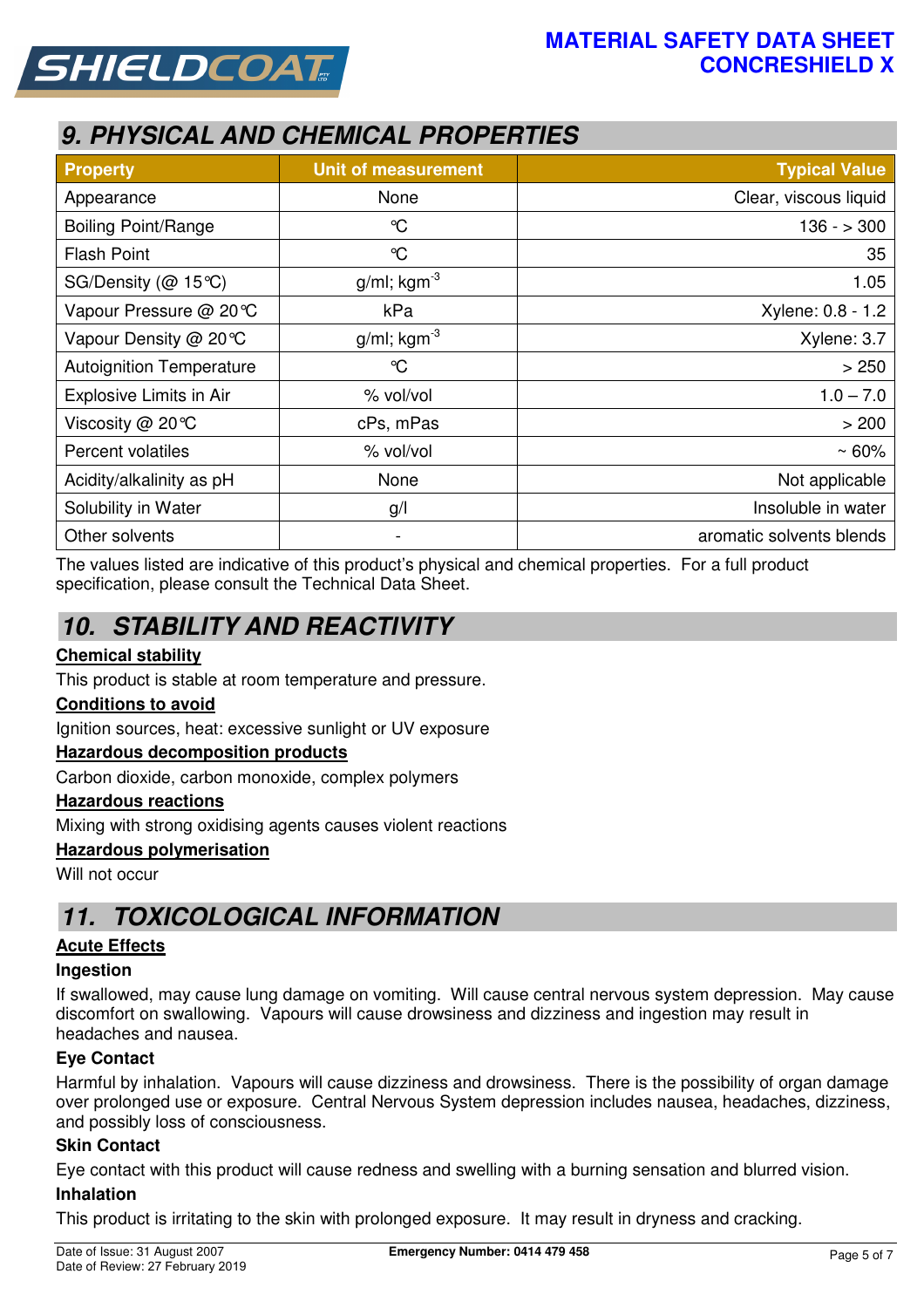

## **Chronic Effects**

This product may contain 0.1 to 1% of ethylbenzene. IARC has evaluated ethylbenzene and classified it as a "possible human carcinogen" (Group 2B) based on sufficient evidence for cancer in exposed humans. This product may contain 0.1 to 1% naphthalene.

#### **Other Health Effects Information**

Persons with pre-exisiting liver, kidney, central nervous system or skin complaints should avoid unnecessary exposure to this product. Every effort to protect eyes, respiratory tract and skin exposure should be taken in these circumstances.

#### **Toxicological Information**

Oral LD<sub>50</sub>: Oral:  $> 2000$  mg/kg (rat); Dermal:  $> 2000$  mg/kg (rabbit) Dermal  $LD_{50}$ : LC50: inhalation:  $>$  20mg/L/ 4 hr (rat)

# **12. ECOLOGICAL INFORMATION**

## **Ecotoxicity**

#### **Aquatic Toxicity:**

Fish Toxicity  $LC_{50}$ : Toxic: 1 - 10 mg/l<br>Daphnia Magna EC<sub>50</sub>: No data available Daphnia Magna  $EC_{50}$ : Blue-green algae: No data available Green algae: Toxic: 1 - 10 mg/l

#### **Persistence/Biodegradability:**

This product is highly volatile and will rapidly evaporate to the air if released into the water

#### **Mobility:**

Readily biodegradable. Oxidises rapidly by photo-chemical reactions in air.

# **13. DISPOSAL CONSIDERATIONS**

#### **Disposal Methods**

Empty packaging should be taken for recycling, recovery or disposal through a suitably qualified or licensed contractor. Care should be taken to ensure compliance with national and local authorities. Packaging may still contain product residue that may be harmful. Ensure that empty packaging is managed in accordance with Dangerous Goods regulations.

#### **Special Precautions**

This product is not suitable for disposal by either landfill or via municipal sewers, drains, natural streams or rivers. This product is ashless and can be incinerated in a regulated facility. In the absence of a designated industrial incinerator, this product should be treated and disposed through chemical waste treatment, or considered for use in solvent recycling.

# **14. TRANSPORT INFORMATION**

|                            | <b>Road and Rail Transport</b> | <b>Marine Transport</b>    |                             | <b>Air Transport</b>       |                             |
|----------------------------|--------------------------------|----------------------------|-----------------------------|----------------------------|-----------------------------|
| UN No.                     | 1993                           | UN No.                     | 1993                        | UN No.                     | 1993                        |
| Proper<br>Shipping<br>Name | Flammable<br>Liquids, N.O.S    | Proper<br>Shipping<br>Name | Flammable<br>Liquids, N.O.S | Proper<br>Shipping<br>Name | Flammable<br>Liquids, N.O.S |
| <b>DG Class</b>            | 3                              | <b>DG Class</b>            | 3                           | DG Class                   | 3                           |
| Sub. Risk                  | None                           | Sub. Risk                  | None                        | Sub. Risk                  | None                        |
| Packing<br>Group           | Ш                              | Packing<br>Group           | Ш                           | Packing<br>Group           | Ш                           |
| Hazchem                    | 3[Y]                           | Hazchem                    | 3[Y]                        | Hazchem                    | 3[Y]                        |